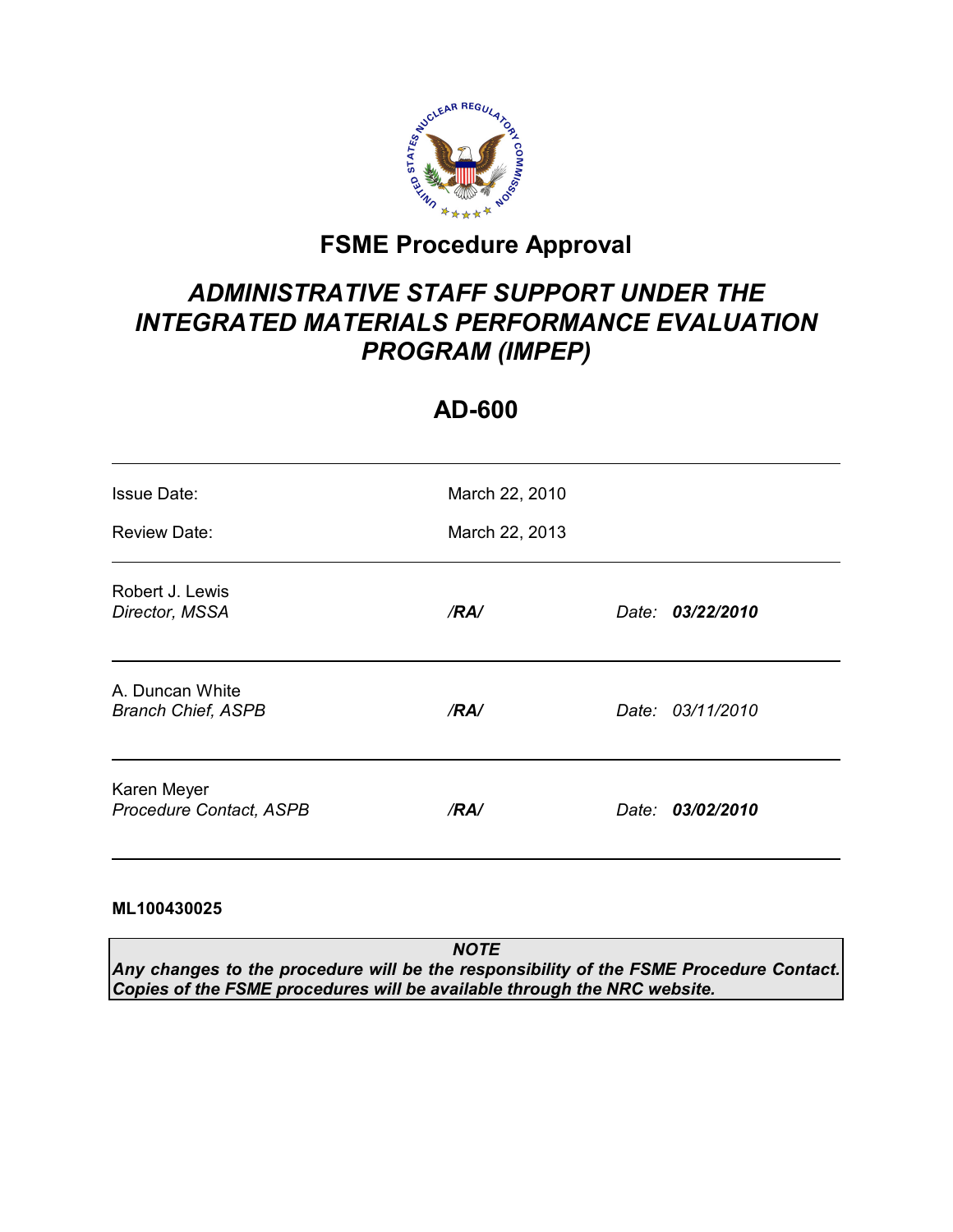

**Procedure Title:**  *Administrative Staff Support Under the Integrated Materials Performance Evaluation Program (IMPEP)*  **Procedure Number: AD-600**

**Page: 1 of 6** 

**Issue Date: 3/22/2010**

## **I. INTRODUCTION**

This document provides guidance for the administrative staff support involved in the preparation and management of documents relating to the Integrated Materials Performance Evaluation Program (IMPEP).

### **II. OBJECTIVES**

To provide guidance to the Office of Federal and State Materials and Environmental Management Program (FSME) on the administrative coordination of IMPEP. Support will be provided by the administrative coordinator from the Division of Materials Safety State Agreements (MSSA), Agreement States Program Branch (ASPB). When the IMPEP team leader is from the Region or another U.S. Nuclear Regulatory Commission (NRC) program office other than FSME, additional administrative coordination with FSME may be needed.

#### **III. BACKGROUND**

It is the policy of the NRC to evaluate the NRC Regional and Agreement State radioactive materials programs in an integrated manner. IMPEP assistance for the IMPEP team leader is performed by the assigned administrative staff.

## **IV. ROLES AND RESPONSIBILITIES**

- A. MSSA Director:
	- 1. Approves the Annual IMPEP Review Schedule and IMPEP team assignments.
- B. ASPB Chief:
	- 1. Designates the IMPEP Project Manager.
	- 2. Reviews IMPEP Schedule and IMPEP team assignments.
- C. IMPEP Project Manager:
	- 1. Prepares Annual IMPEP Schedule and IMPEP team assignments.
	- 2. Coordinates with the administrative coordinator regarding IMPEP-related responsibilities.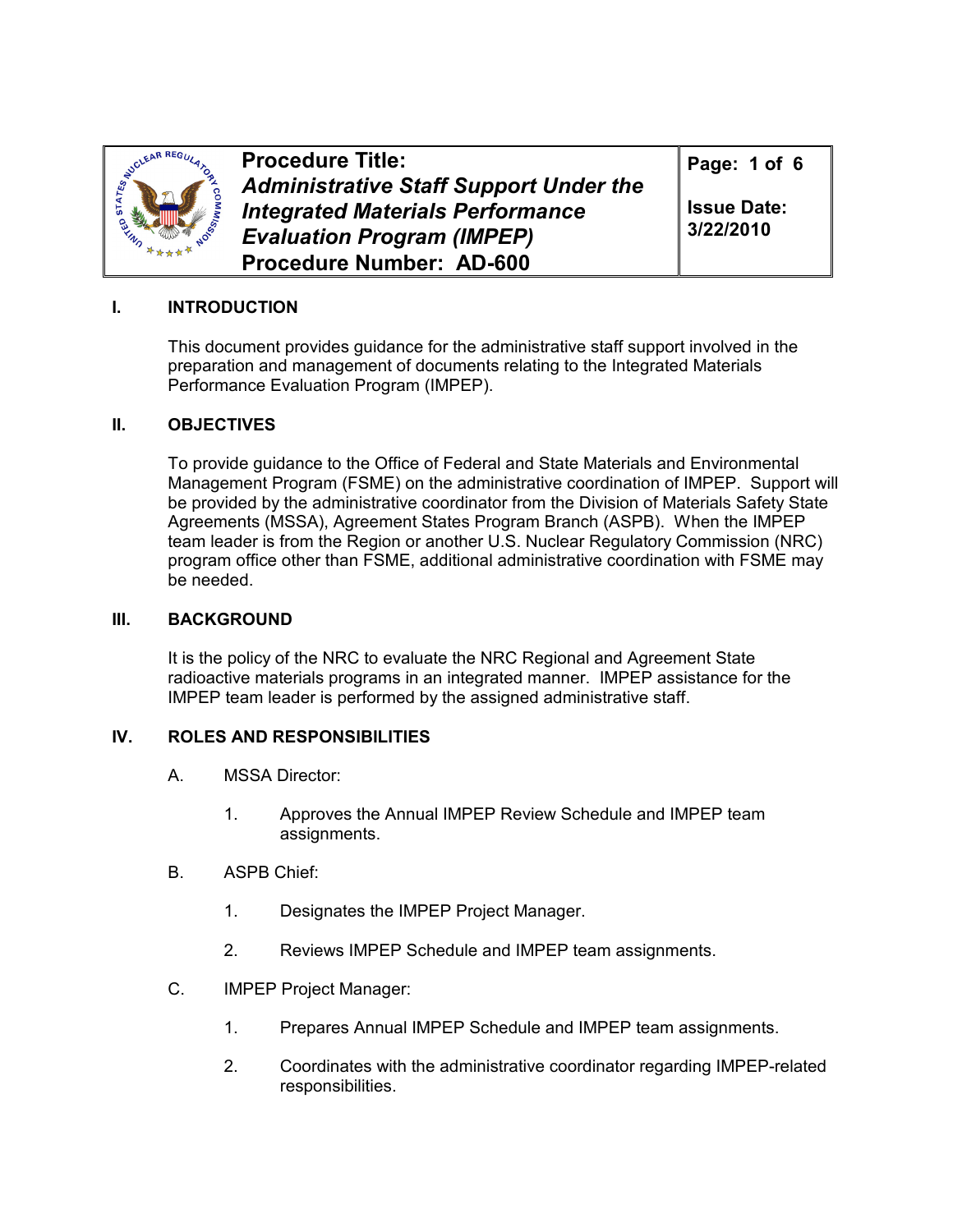- 3. Signs the Proposed Final IMPEP Reports to the Management Review Board (MRB) Members.
- 4. Distributes the Final IMPEP Report and Letter to the Oak Ridge National Laboratory contractor to be posted on FSME's web site.
- D. Designated Administrative Coordinator:
	- 1. Proofreads the IMPEP reports for proper grammar and format.
	- 2. Verifies that the IMPEP related documents are accurate and that they are distributed, either in paper copy or electronic e-mail copy, to the appropriated individuals in the State, the designated State Liaison Officer (SLO), IMPEP review team leader and members, Office of the Executive Director for Operations (OEDO), FSME, and Office of the General Counsel (OGC).
	- 3. Profiles and posts the IMPEP-related correspondence in the Agencywide Documents Access and Management System (ADAMS): IMPEP review scheduling letter, the IMPEP reports (draft, proposed final and final versions), the MRB public meeting notice, the MRB meeting minutes, and the acknowledgment letter, if a response to the Final IMPEP Report is requested.
	- 4. Schedules the MRB meetings, including those resulting from State periodic meetings, with OEDO, OGC, FSME, and the appropriate State personnel. Arranges for videoconferencing, bridge numbers, and conference rooms, as appropriate, for the MRB meetings.
	- 5. Request EDATS number for the FSME front office for the Final IMPEP Report. Prepares Final IMPEP Report for concurrence in accordance to FSME procedures.

#### **V. GUIDANCE**

The following documents are to be profiled in ADAMS and distributed by the administrative staff. In order to ensure consistency, this procedure establishes naming conventions for the Microsoft documents, ADAMS profile templating (FSME-003), and distribution instructions (both paper copy and electronic e-mail versions).

A. Scheduling Letter

Scheduling Letter with IMPEP Questionnaire mailed to State.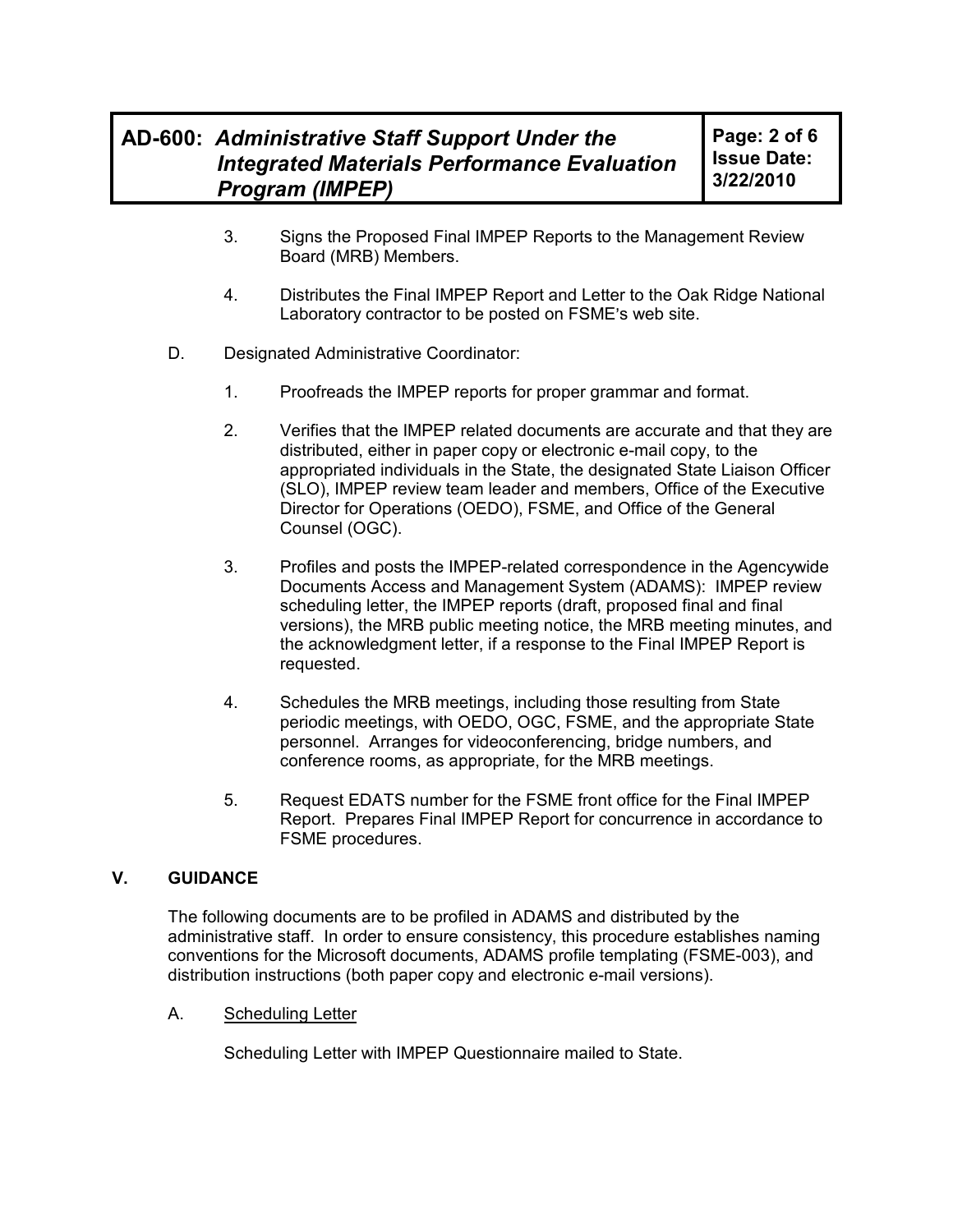| MS Word Name:                       | [YYYY - Year] [XX - State Name Abbreviation] IMPEP<br>Scheduling Letter.doc.                                          |
|-------------------------------------|-----------------------------------------------------------------------------------------------------------------------|
| Distribution (e-mail):              | IMPEP team leader and members, IMPEP Project<br>Manager, ASPB Chief, and Regional State Agreements<br>Officer (RSAO). |
| Distribution (via<br>regular mail): | Letter Addressee; Carbon Copies: SLO, State Radiation<br>Control Program Director, if appropriate.                    |
| ADAMS:                              | FSME-003 Template Instructions (Appendix A).                                                                          |

#### B. IMPEP Questionnaire Response from State

State returns Questionnaire to IMPEP team leader. The IMPEP team leader reviews for completeness, performs the Sensitive Unclassified Non-Safeguards Information (SUNSI) review, and ensures that the document is put into ADAMS by the Administrative Coordinator.

| MS Word Name: | [YYYY - Year] [XX - State Name Abbreviation] IMPEP<br>Questionnaire.doc.                              |
|---------------|-------------------------------------------------------------------------------------------------------|
|               | Distribution (e-mail): IMPEP team leader and members, IMPEP Project<br>Manager, ASPB Chief, and RSAO. |
| ADAMS:        | FSME-003 Template Instructions (Appendix A).                                                          |

#### C. Organization Charts Received from State

State submits organization charts in Questionnaire response or at the IMPEP review. The IMPEP team leader ensures that the document is put into ADAMS by the Administrative Coordinator.

| MS Word Name: | [YYYY - Year] [XX - State Name Abbreviation] IMPEP<br>Organization Charts.doc                         |
|---------------|-------------------------------------------------------------------------------------------------------|
|               | Distribution (e-mail): IMPEP team leader and members, IMPEP Project<br>Manager, ASPB Chief, and RSAO. |
| ADAMS:        | FSME-003 Template Instructions (Appendix A). Enter<br>organization charts as individual document.     |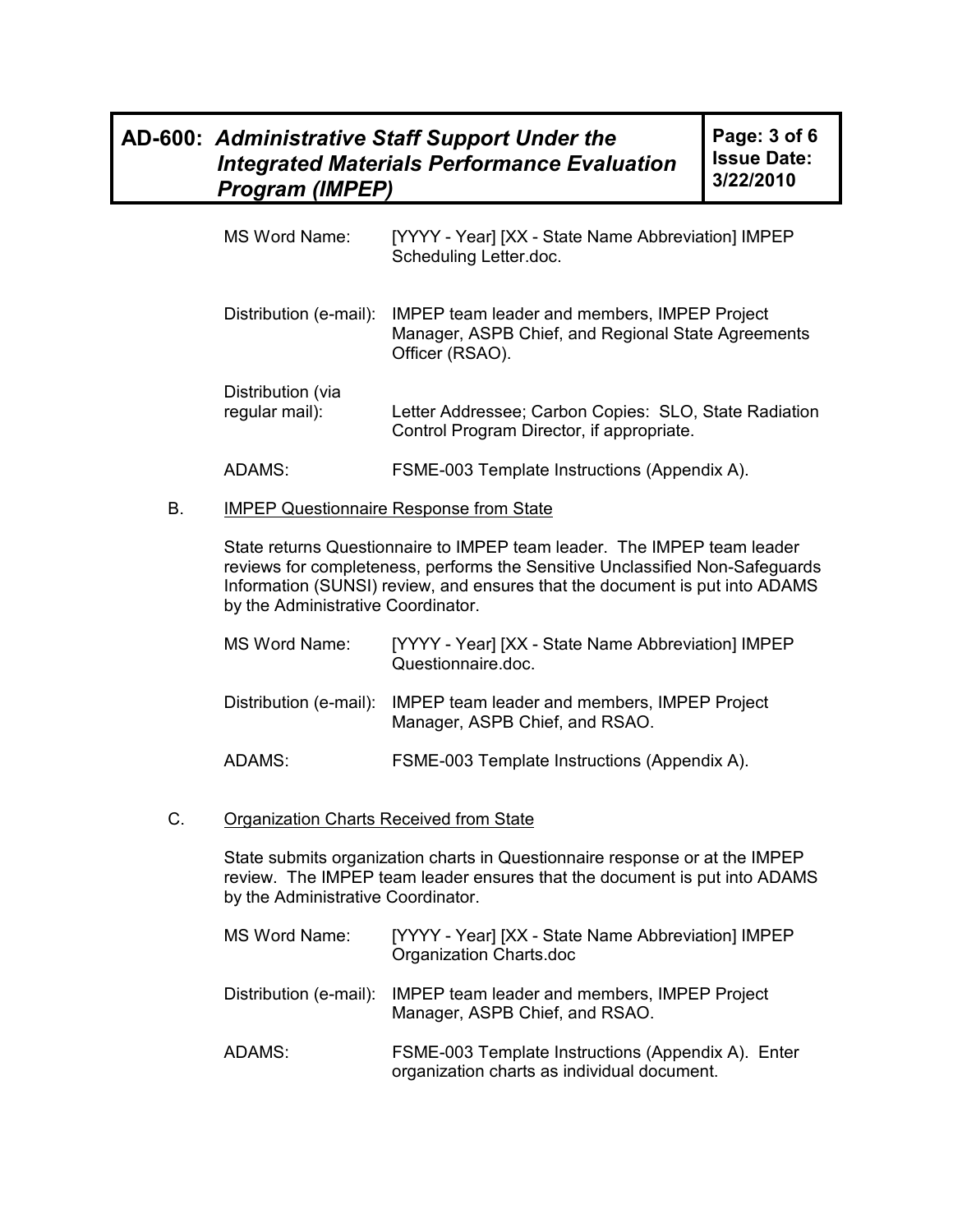#### D. Draft IMPEP Report

The Draft IMPEP Report is prepared and signed by the IMPEP team leader in accordance with FSME Procedure SA-100, *Implementation of the Integrated Materials Performance Evaluation Program.* The IMPEP team leader also performs the SUNSI review*.* Administrative Coordinator is responsible for typing, proofreading, profiling in ADAMS, and distributing this document.

| MS Word Name:                      | [YYYY - Year] [XX - State Name Abbreviation] Draft IMPEP<br>Report and Letter.doc.                                                                                                     |
|------------------------------------|----------------------------------------------------------------------------------------------------------------------------------------------------------------------------------------|
| Distribution (e-mail):             | IMPEP team leader and members, IMPEP Project<br>Manager, ASPB Chief, RSAO, SLO, State Radiation<br>Control Program Director, if appropriate, and Agreement<br>State IMPEP team member. |
| Distribution (via<br>regular mail) | Letter Addressee; Carbon Copies.                                                                                                                                                       |

ADAMS: FSME-003 Template Instructions (Appendix A).

E. State Response to Draft IMPEP Report

State returns the response to the Draft IMPEP Report to the IMPEP team leader. The IMPEP team leader ensures that the document is put into ADAMS by the Administrative Coordinator.

| MS Word Name: | [YYYY-Year] [XX - State Name Abbreviation] Response to<br>the Draft IMPEP Report.doc.                 |
|---------------|-------------------------------------------------------------------------------------------------------|
|               | Distribution (e-mail): IMPEP team leader and members, IMPEP Project<br>Manager, ASPB Chief, and RSAO. |
| ADAMS:        | FSME-003 Template Instructions (Appendix A).                                                          |

#### F. Proposed Final IMPEP Report

IMPEP Project Manager and IMPEP team leader revise the Draft IMPEP Report to reflect the State's response which is issued as the Proposed Final IMPEP Report. The IMPEP Project Manager also performs the SUNSI review. Administrative Coordinator is responsible for typing, proofreading, profiling in ADAMS, and distributing this document.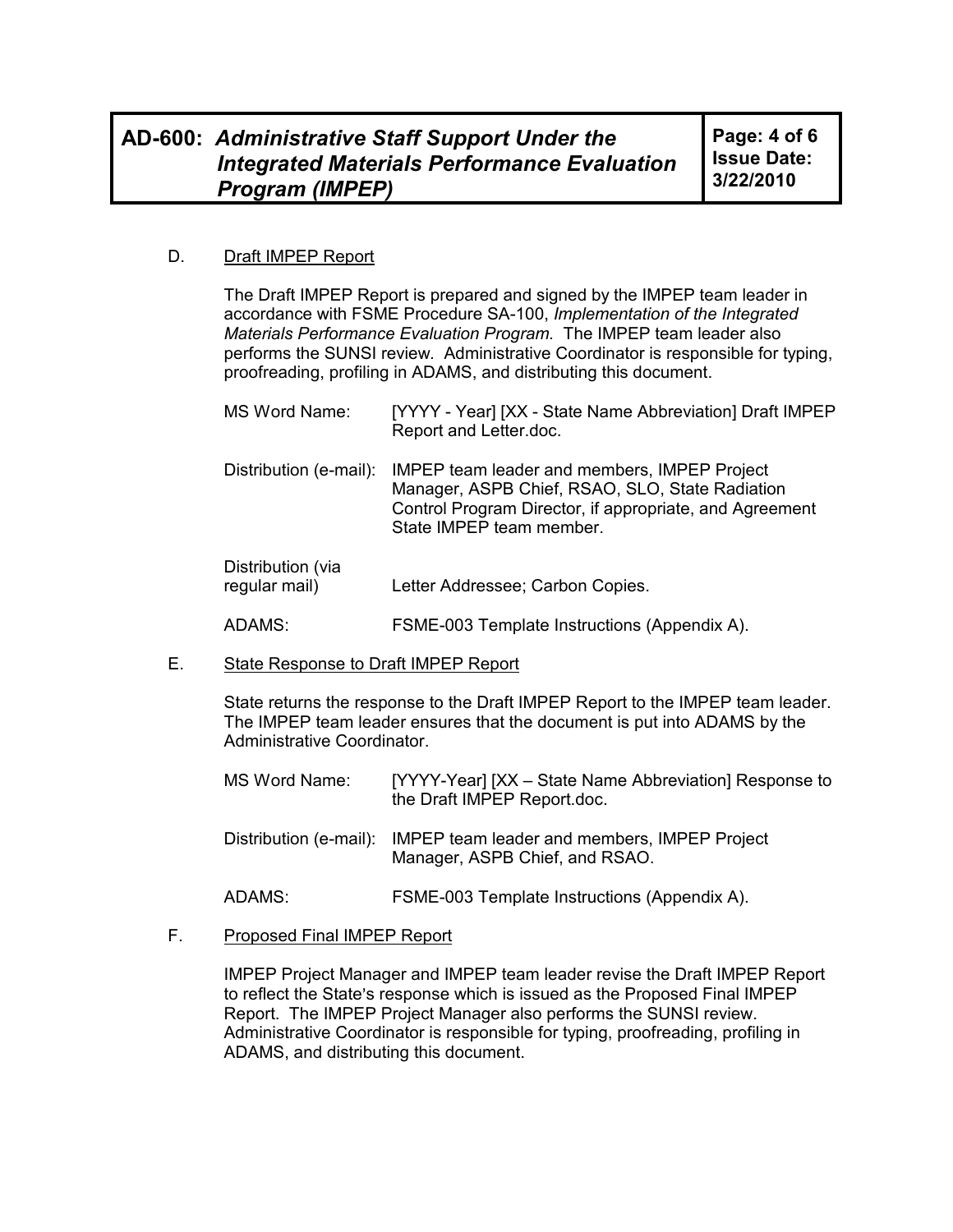| MS Word Name: | [YYYY - Year] [XX - State Name Abbreviation] Proposed<br>Final IMPEP Report and Memo.doc |
|---------------|------------------------------------------------------------------------------------------|
|               |                                                                                          |

Distribution (e-mail): IMPEP team leader and members, IMPEP Project Manager, MSSA Director, MSSA Deputy Director, ASPB Chief, FSME Agreement State Program Point of Contact (POC), RSAO, Technical Assistant, OEDO, Agreement State IMPEP team member, and the Organization of Agreement States (OAS) Liaison to the MRB.

| Distribution (NRC<br>paper copy): | <b>MRB Members/Memorandum Addressees</b>     |  |
|-----------------------------------|----------------------------------------------|--|
| ADAMS:                            | FSME-003 Template Instructions (Appendix A). |  |

#### G. MRB Meeting Minutes

The FSME Administrative Coordinator takes the minutes at the MRB meeting and circulates the minutes for review to the IMPEP team leader, the IMPEP Project Manager, and the State or Region being reviewed. Administrative Coordinator is responsible for typing, proofreading, profiling in ADAMS, and distributing this document.

| <b>MS Word Name:</b>              | [YYYY - Year] [XX - State Name Abbreviation] MRB<br>Minutes.doc                                                                              |
|-----------------------------------|----------------------------------------------------------------------------------------------------------------------------------------------|
| Distribution (e-mail):            | IMPEP team leader, IMPEP Project Manager, ASPB Chief,<br>POC, RSAO, State Radiation Control Program Director,<br>and OAS Liaison to the MRB. |
| Distribution (NRC<br>paper copy): | <b>MRB Members</b>                                                                                                                           |

ADAMS: FSME-003 Template Instructions (Appendix A).

#### H. Final IMPEP Report

Final IMPEP Report is coordinated by the IMPEP team leader and the IMPEP Project Manager by revising the Proposed Final IMPEP Report to reflect the actions recommended by the MRB. Administrative Coordinator is responsible for typing, proofreading, profiling in ADAMS, and distributing this document. The Final IMPEP Report is signed by the Deputy Executive Director for Materials, Research, State and Compliance Programs, OEDO.

MS Word Name: [YYYY - Year] [XX - State Name Abbreviation] Final IMPEP Report and Letter.doc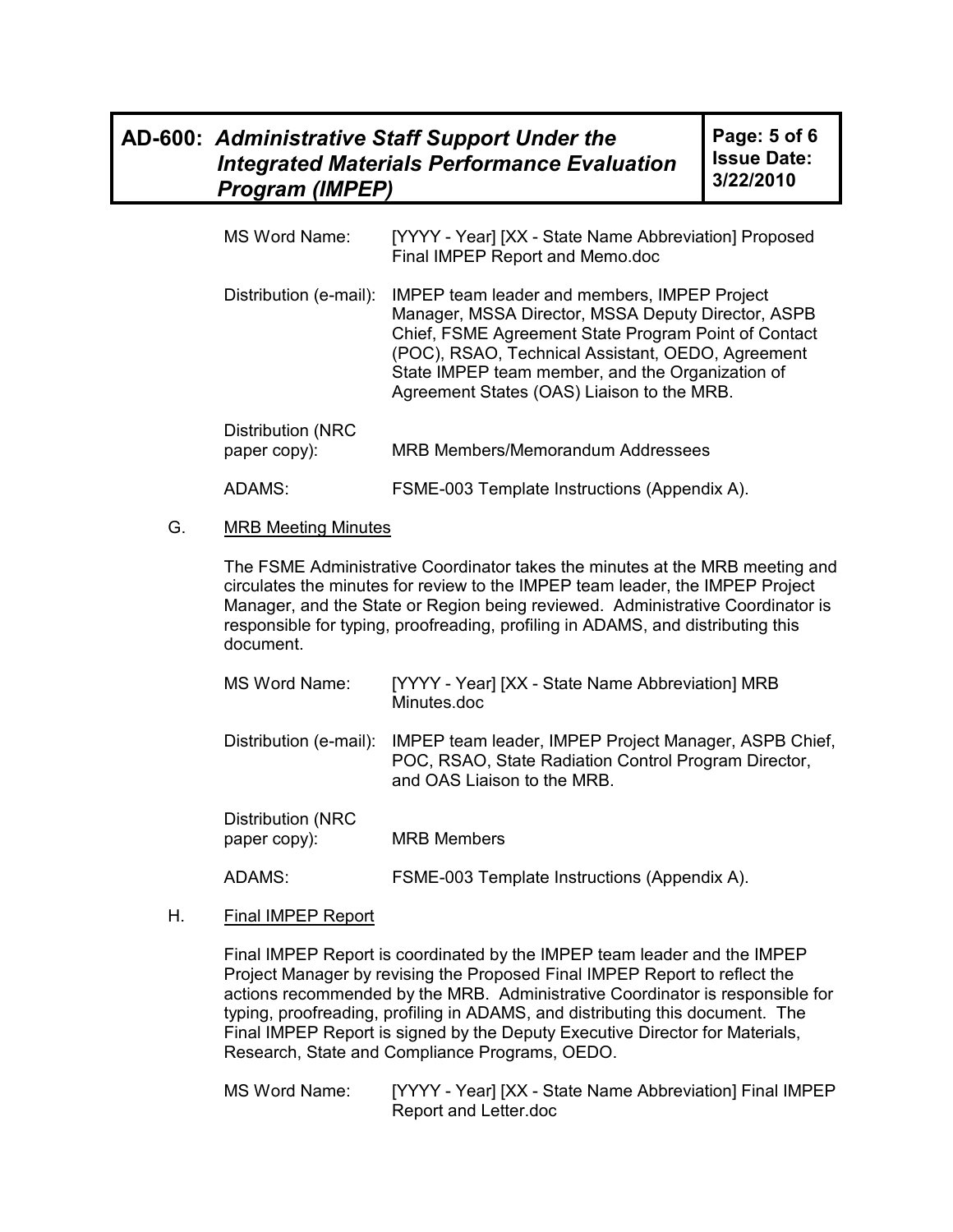| Distribution (e-mail):            | IMPEP team leader and members, IMPEP Project<br>Manager, MSSA Director, MSSA Deputy Director, ASPB<br>Chief, POC, RSAO, Technical Assistant, OEDO, OGC, and<br>Agreement State IMPEP team member. |
|-----------------------------------|---------------------------------------------------------------------------------------------------------------------------------------------------------------------------------------------------|
| Distribution (NRC<br>paper copy): | MRB Members; NRC Commission; and Agreement State<br>addressee.                                                                                                                                    |
| ADAMS:                            | FSME-003 Template Instructions (Appendix A). Create a<br>package inserting the Final IMPEP Report and Letter;<br>Organization Charts, and State Response.                                         |

## **VI. APPENDIX**

Appendix A: ADAMS Profiling Template - FSME-003 (ML092450574)

#### **VII. REFERENCES**

FSME Procedure SA-100, *Implementation of the Integrated Materials Performance Evaluation Program* 

#### **VIII. ADAMS REFERENCE DOCUMENTS**

For knowledge management purposes, all previous revisions of this procedure, as well as associated correspondence with stakeholders that have been entered into NRC's Agencywide Documents Access and Management System (ADAMS) are listed below.

| No. | Date    | <b>Document Title/Description</b> | <b>Accession Number</b> |
|-----|---------|-----------------------------------|-------------------------|
|     | 8/31/06 | STP Procedure AD-600              | ML062730009             |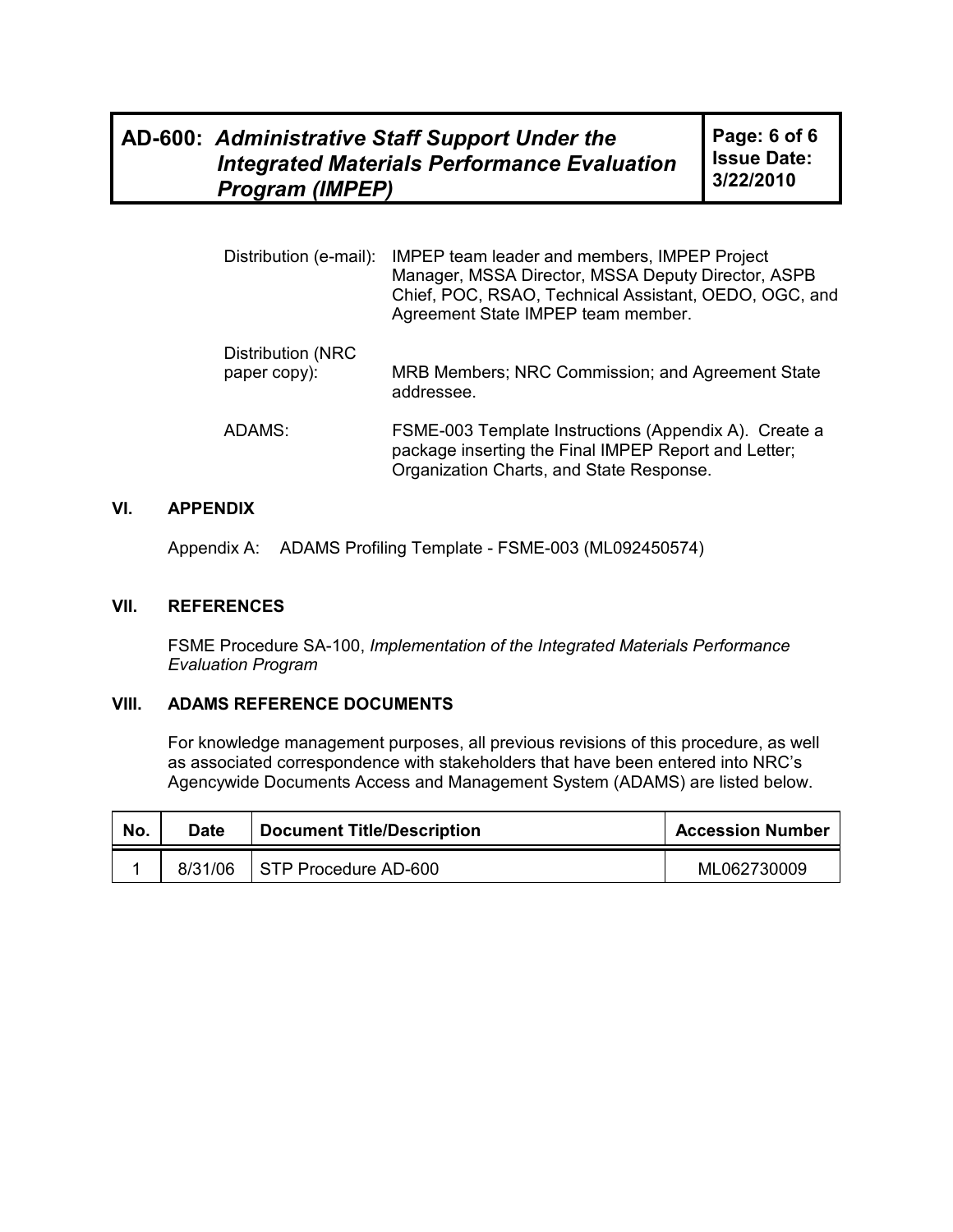### **APPENDIX A**

#### DOCUMENT TYPE SUMMARY

#### **FSME-003**

DOCUMENT TYPE: Integrated Material Performance Evaluation Program (IMPEP) Documents.

\*\*Scheduling Letter, Draft Report, NRC Acknowledgement of State Response on Final Report, Periodic Meeting Scheduling Letter, Periodic Meeting Summary, All Other Periodic Meeting Materials/Documents, State Response to Questionnaire, State Organizational Charts, State Response to Draft Report, Proposed Final Report, MRB Meeting Minutes, Special MRB Memorandum, Final Report and State Response to Final Report\*\*

#### **Special Instructions**:

This template is to be used by the DPC and staff when processing Integrated Material Performance Evaluation Program (IMPEP) prepared by the Office of Federal and State Materials and Environmental Management Programs (FSME) or incoming to FSME that meet requirements of an Official Agency Record, into ADAMS.

| Item ID                      | <b>System Assigned</b>                                                                       |
|------------------------------|----------------------------------------------------------------------------------------------|
| Accession No.                | System Assigned                                                                              |
| <b>Estimated Page Count</b>  | <b>DPC Enter:</b>                                                                            |
|                              | Actual number of pages of file                                                               |
| Document Date                | DPC will input date printed/stamped on document.                                             |
|                              | Format is: MM/DD/YYYY                                                                        |
| Document Type                | <b>Integrated Material Performance Evaluation</b><br><b>Program (IMPEP)-Agreement States</b> |
|                              | And                                                                                          |
|                              | Other document types that apply, e.g., Letter, E-mail,<br>Memo.                              |
| Availability                 | <b>Entered by FSME</b>                                                                       |
| Title                        | <b>Entered by FSME</b>                                                                       |
|                              | <b>DPC Will Not Change</b>                                                                   |
| <b>Author Name</b>           | Name of person who signed cover letter                                                       |
| <b>Author Affiliation</b>    | Affiliation of person who signed cover letter                                                |
| Addressee Name               | Name of person cover letter is addressed to                                                  |
| <b>Addressee Affiliation</b> | Affiliation of person cover letter is addressed to                                           |
| Docket No.                   |                                                                                              |

Profile Field Requirements for the DPC: